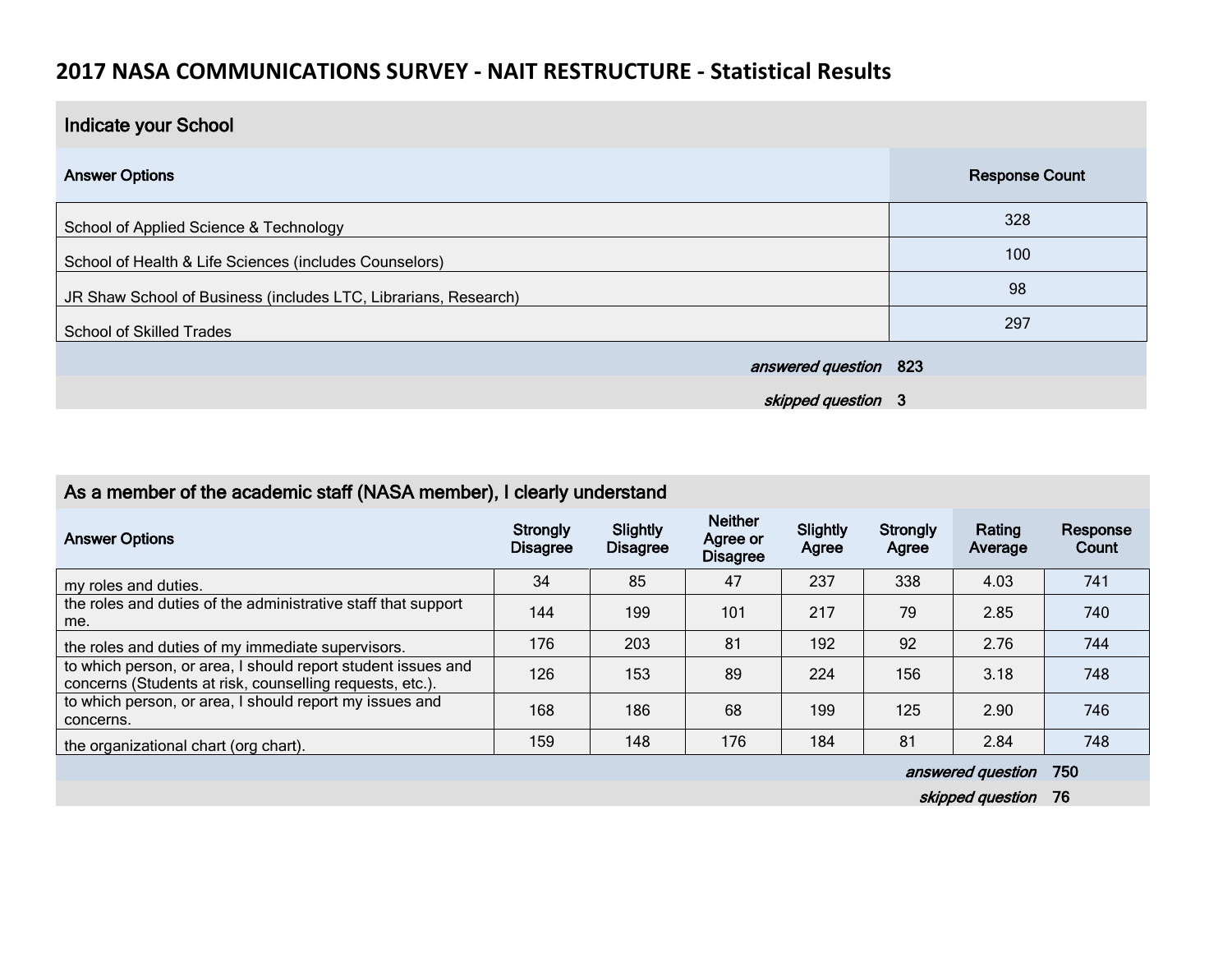## I feel that NAIT's restructuring process, initiated at the beginning of the 2015 academic year, has:

| <b>Answer Options</b>                                                                | <b>Strongly</b><br><b>Disagree</b> | Slightly<br><b>Disagree</b> | <b>Neither</b><br>Agree or<br><b>Disagree</b> | Slightly<br>Agree | <b>Strongly</b><br>Agree | Rating<br>Average | Response<br>Count |
|--------------------------------------------------------------------------------------|------------------------------------|-----------------------------|-----------------------------------------------|-------------------|--------------------------|-------------------|-------------------|
| better aligned the roles and responsibilities of<br>administration and faculty.      | 300                                | 190                         | 161                                           | 77                | 24                       | 2.12              | 752               |
| made my program more efficient.                                                      | 332                                | 179                         | 164                                           | 50                | 27                       | 2.02              | 752               |
| made my school more efficient.                                                       | 302                                | 164                         | 196                                           | 59                | 29                       | 2.13              | 750               |
| made NAIT more efficient.                                                            | 295                                | 156                         | 222                                           | 51                | 24                       | 2.14              | 748               |
| made NAIT function better, regardless of whether<br>efficiencies have been achieved. | 273                                | 166                         | 235                                           | 53                | 25                       | 2.19              | 752               |
| made NAIT more financially sustainable.                                              | 181                                | 73                          | 434                                           | 50                | 14                       | 2.53              | 752               |
| improved administrative function(s) in my area.                                      | 310                                | 183                         | 191                                           | 51                | 13                       | 2.03              | 748               |
| made my work-life at NAIT better.                                                    | 251                                | 170                         | 248                                           | 53                | 31                       | 2.26              | 753               |
| reduced the complexity of performing my day-to-day tasks.                            | 270                                | 195                         | 228                                           | 35                | 20                       | 2.12              | 748               |
| improved communication between management and staff.                                 | 331                                | 181                         | 140                                           | 72                | 29                       | 2.05              | 753               |
| improved communication among non-management staff<br>members.                        | 228                                | 144                         | 308                                           | 49                | 20                       | 2.32              | 749               |
| improved communication between staff and students.                                   | 192                                | 123                         | 388                                           | 34                | 16                       | 2.41              | 753               |
| made it easier to access the resources I need to deliver my<br>instruction.          | 203                                | 149                         | 332                                           | 46                | 22                       | 2.38              | 752               |
| improved the resources I need to deliver my instruction.                             | 228                                | 125                         | 333                                           | 46                | 19                       | 2.34              | 751               |
| made the student experience in the classroom/shop/lab<br>better.                     | 202                                | 125                         | 375                                           | 36                | 15                       | 2.39              | 753               |
| made the student experience better by creating the Student<br>Support Centre.        | 128                                | 69                          | 434                                           | 94                | 23                       | 2.75              | 748               |

answered question 755

skipped question 71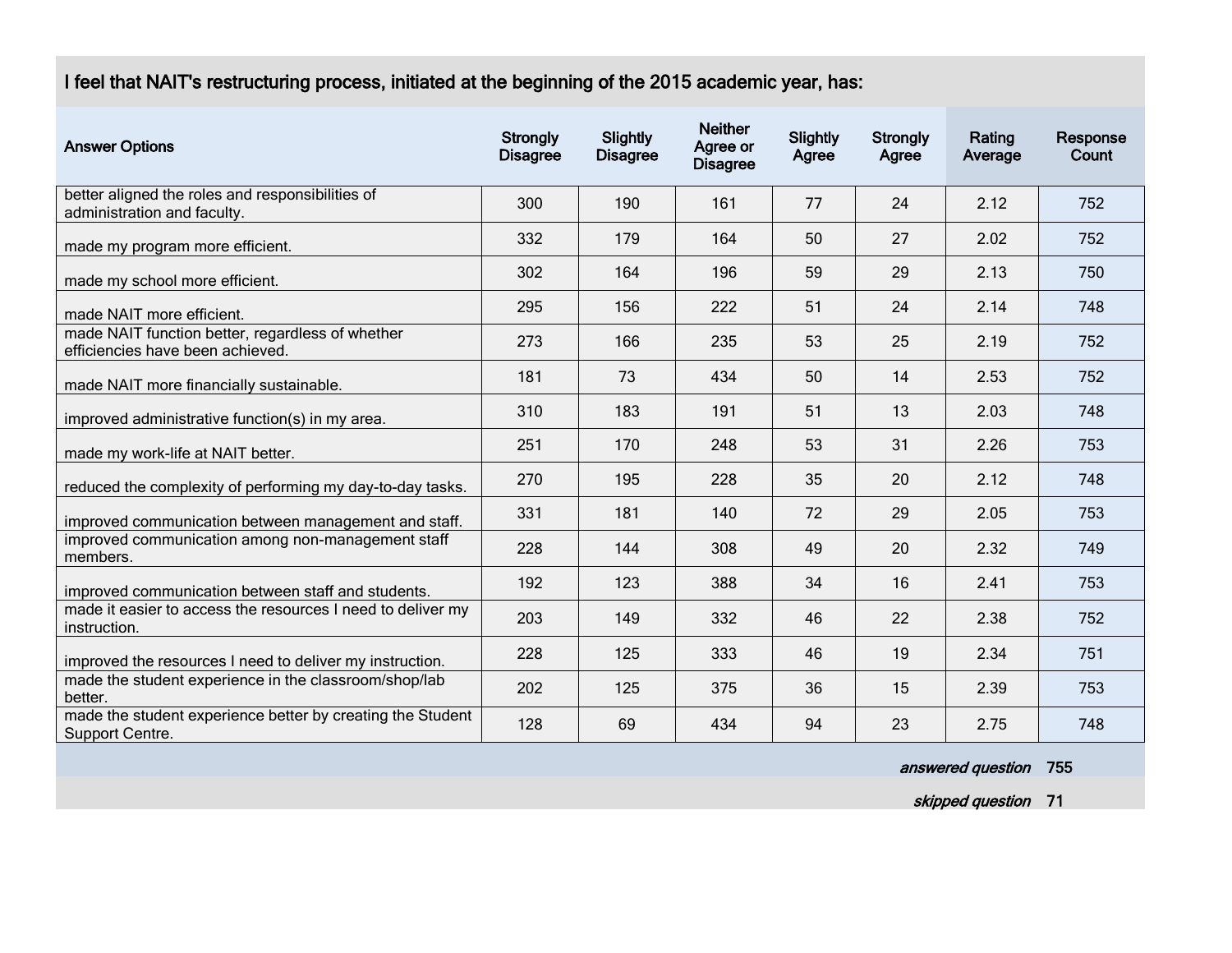## **By School Comparison**

## As a member of the academic staff (NASA member), I clearly understand

| <b>Answer Options</b>                                                                                                 | <b>School of</b><br><b>Applied</b><br>Science &<br><b>Technology</b> | <b>School of</b><br>Health &<br>Life<br><b>Sciences</b><br><i>(includes)</i><br><b>Counselors)</b> | <b>JR Shaw</b><br><b>School of</b><br><b>Business</b><br>(includes)<br>LTC,<br>Librarians,<br>Research) | <b>School of</b><br><b>Skilled</b><br><b>Trades</b> | Rating<br>Average | Response<br>Count |
|-----------------------------------------------------------------------------------------------------------------------|----------------------------------------------------------------------|----------------------------------------------------------------------------------------------------|---------------------------------------------------------------------------------------------------------|-----------------------------------------------------|-------------------|-------------------|
| my roles and duties.                                                                                                  |                                                                      |                                                                                                    |                                                                                                         |                                                     |                   |                   |
| <b>Strongly Disagree</b>                                                                                              | 16                                                                   | 5                                                                                                  | $\overline{\mathbf{4}}$                                                                                 | 9                                                   |                   |                   |
| <b>Slightly Disagree</b>                                                                                              | 42                                                                   | 8                                                                                                  | 8                                                                                                       | $\overline{27}$                                     |                   |                   |
| Neither Agree or Disagree                                                                                             | $\overline{22}$                                                      | $\overline{2}$                                                                                     | 7                                                                                                       | 16                                                  |                   |                   |
| <b>Slightly Agree</b>                                                                                                 | 90                                                                   | 35                                                                                                 | $\overline{22}$                                                                                         | 90                                                  |                   |                   |
| <b>Strongly Agree</b>                                                                                                 | 130                                                                  | 36                                                                                                 | 40                                                                                                      | 130                                                 |                   |                   |
|                                                                                                                       | 3.92                                                                 | 4.03                                                                                               | 4.06                                                                                                    | 4.12                                                | 4.02              | 739               |
| the roles and duties of the administrative staff that support me.                                                     |                                                                      |                                                                                                    |                                                                                                         |                                                     |                   |                   |
| <b>Strongly Disagree</b>                                                                                              | 60                                                                   | 18                                                                                                 | 19                                                                                                      | 47                                                  |                   |                   |
| <b>Slightly Disagree</b>                                                                                              | 85                                                                   | $\overline{30}$                                                                                    | $\overline{23}$                                                                                         | 61                                                  |                   |                   |
| Neither Agree or Disagree                                                                                             | 49                                                                   | $\overline{3}$                                                                                     | $\overline{5}$                                                                                          | 44                                                  |                   |                   |
| <b>Slightly Agree</b>                                                                                                 | $\overline{78}$                                                      | $\overline{28}$                                                                                    | $\overline{26}$                                                                                         | 85                                                  |                   |                   |
| <b>Strongly Agree</b>                                                                                                 | $\overline{26}$                                                      | 8                                                                                                  | 10                                                                                                      | 33                                                  |                   |                   |
|                                                                                                                       | 2.75                                                                 | 2.75                                                                                               | 2.82                                                                                                    | 2.99                                                | 2.84              | 738               |
| the roles and duties of my immediate supervisors.                                                                     |                                                                      |                                                                                                    |                                                                                                         |                                                     |                   |                   |
| <b>Strongly Disagree</b>                                                                                              | 72                                                                   | 16                                                                                                 | 17                                                                                                      | 71                                                  |                   |                   |
| <b>Slightly Disagree</b>                                                                                              | 83                                                                   | $\overline{24}$                                                                                    | $\overline{22}$                                                                                         | $\overline{74}$                                     |                   |                   |
| Neither Agree or Disagree                                                                                             | $\overline{38}$                                                      | 3                                                                                                  | 5                                                                                                       | $\overline{35}$                                     |                   |                   |
| <b>Slightly Agree</b>                                                                                                 | $\overline{74}$                                                      | $\overline{25}$                                                                                    | $\overline{26}$                                                                                         | 65                                                  |                   |                   |
| <b>Strongly Agree</b>                                                                                                 | 33                                                                   | 19                                                                                                 | 15                                                                                                      | $\overline{25}$                                     |                   |                   |
|                                                                                                                       | 2.71                                                                 | 3.08                                                                                               | 3.00                                                                                                    | 2.63                                                | 2.76              | $\overline{742}$  |
| to which person, or area, I should report student issues and concerns (Students at risk, counselling requests, etc.). |                                                                      |                                                                                                    |                                                                                                         |                                                     |                   |                   |
| <b>Strongly Disagree</b>                                                                                              | 63                                                                   | 8                                                                                                  | 14                                                                                                      | 41                                                  |                   |                   |
| <b>Slightly Disagree</b>                                                                                              | $\overline{70}$                                                      | 16                                                                                                 | 16                                                                                                      | $\overline{51}$                                     |                   |                   |
| Neither Agree or Disagree                                                                                             | $\overline{37}$                                                      | $\overline{4}$                                                                                     | $\overline{12}$                                                                                         | $\overline{36}$                                     |                   |                   |
| <b>Slightly Agree</b>                                                                                                 | 80                                                                   | 35                                                                                                 | 28                                                                                                      | 81                                                  |                   |                   |
| <b>Strongly Agree</b>                                                                                                 | 53                                                                   | $\overline{24}$                                                                                    | 15                                                                                                      | 62                                                  |                   |                   |
|                                                                                                                       | 2.97                                                                 | 3.59                                                                                               | 3.16                                                                                                    | 3.27                                                | 3.17              | 746               |
| to which person, or area, I should report my issues and concerns.                                                     |                                                                      |                                                                                                    |                                                                                                         |                                                     |                   |                   |
| <b>Strongly Disagree</b>                                                                                              | 82                                                                   | $\overline{13}$                                                                                    | 16                                                                                                      | $\overline{57}$                                     |                   |                   |
| <b>Slightly Disagree</b>                                                                                              | 81                                                                   | $\overline{18}$                                                                                    | $\overline{24}$                                                                                         | 63                                                  |                   |                   |
| Neither Agree or Disagree                                                                                             | 30                                                                   | $\overline{4}$                                                                                     | $\boldsymbol{9}$                                                                                        | $\overline{25}$                                     |                   |                   |
| <b>Slightly Agree</b>                                                                                                 | 69                                                                   | $\overline{29}$                                                                                    | $\overline{22}$                                                                                         | $\overline{79}$                                     |                   |                   |
| <b>Strongly Agree</b>                                                                                                 | 39                                                                   | $\overline{22}$                                                                                    | $\overline{14}$                                                                                         | 48                                                  |                   |                   |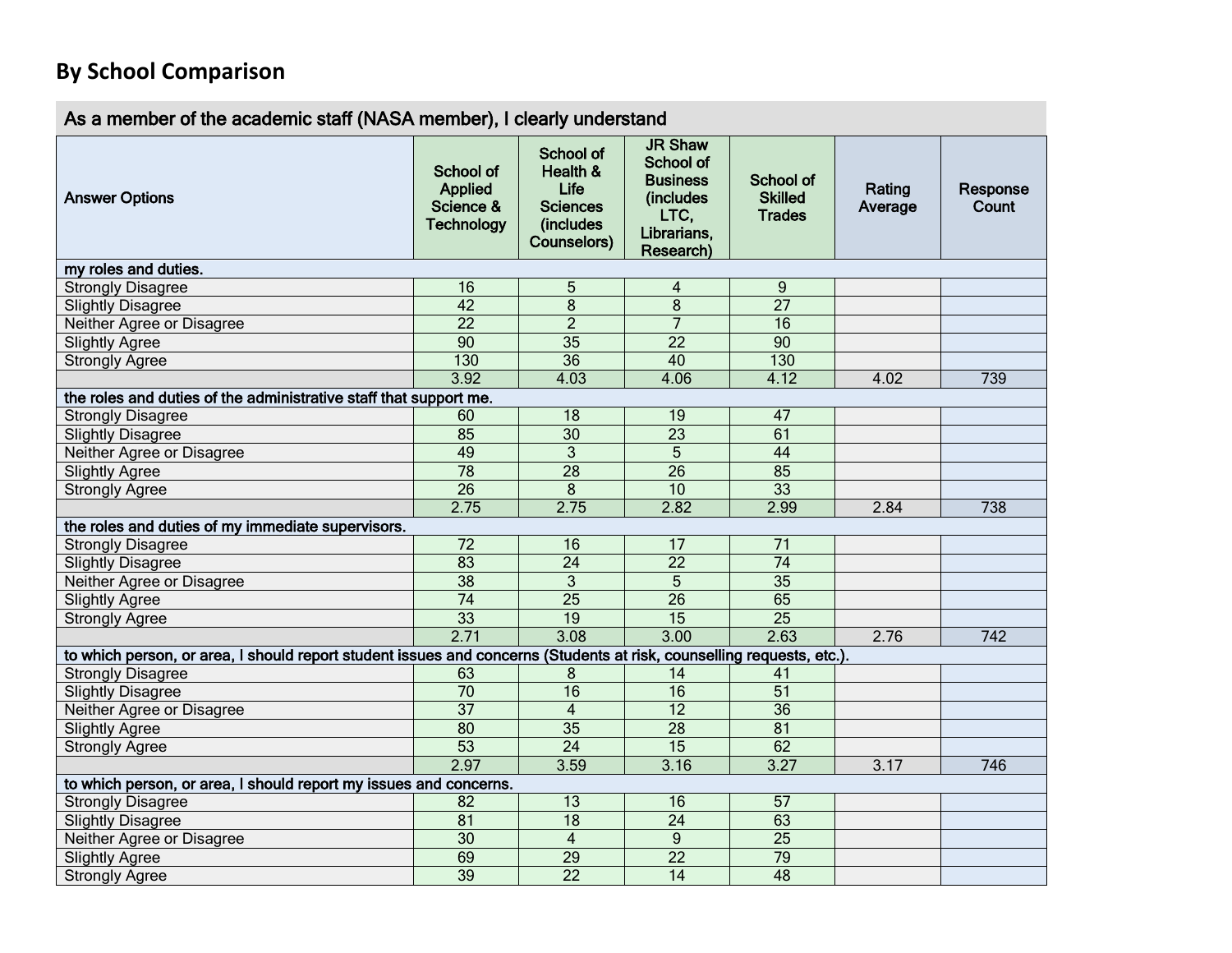| <b>Answer Options</b>                 | School of<br><b>Applied</b><br>Science &<br><b>Technology</b> | School of<br>Health &<br><b>Life</b><br><b>Sciences</b><br>(includes)<br>Counselors) | <b>JR Shaw</b><br>School of<br><b>Business</b><br>(includes<br>LTC.<br>Librarians,<br>Research) | School of<br><b>Skilled</b><br><b>Trades</b> | Rating<br>Average | Response<br>Count |
|---------------------------------------|---------------------------------------------------------------|--------------------------------------------------------------------------------------|-------------------------------------------------------------------------------------------------|----------------------------------------------|-------------------|-------------------|
|                                       | 2.67                                                          | 3.34                                                                                 | 2.93                                                                                            | 2.99                                         | 2.90              | 744               |
| the organizational chart (org chart). |                                                               |                                                                                      |                                                                                                 |                                              |                   |                   |
| <b>Strongly Disagree</b>              | 75                                                            | 10                                                                                   | 23                                                                                              | 51                                           |                   |                   |
| <b>Slightly Disagree</b>              | 58                                                            | 15                                                                                   | 15                                                                                              | 60                                           |                   |                   |
| Neither Agree or Disagree             | 69                                                            | 23                                                                                   | 12                                                                                              | 72                                           |                   |                   |
| <b>Slightly Agree</b>                 | 74                                                            | 25                                                                                   | 26                                                                                              | 58                                           |                   |                   |
| <b>Strongly Agree</b>                 | 27                                                            | 14                                                                                   | 9                                                                                               | 30                                           |                   |                   |
|                                       | 2.74                                                          | 3.21                                                                                 | 2.80                                                                                            | 2.84                                         | 2.84              | 746               |
| answered question<br>skipped question |                                                               |                                                                                      |                                                                                                 |                                              |                   |                   |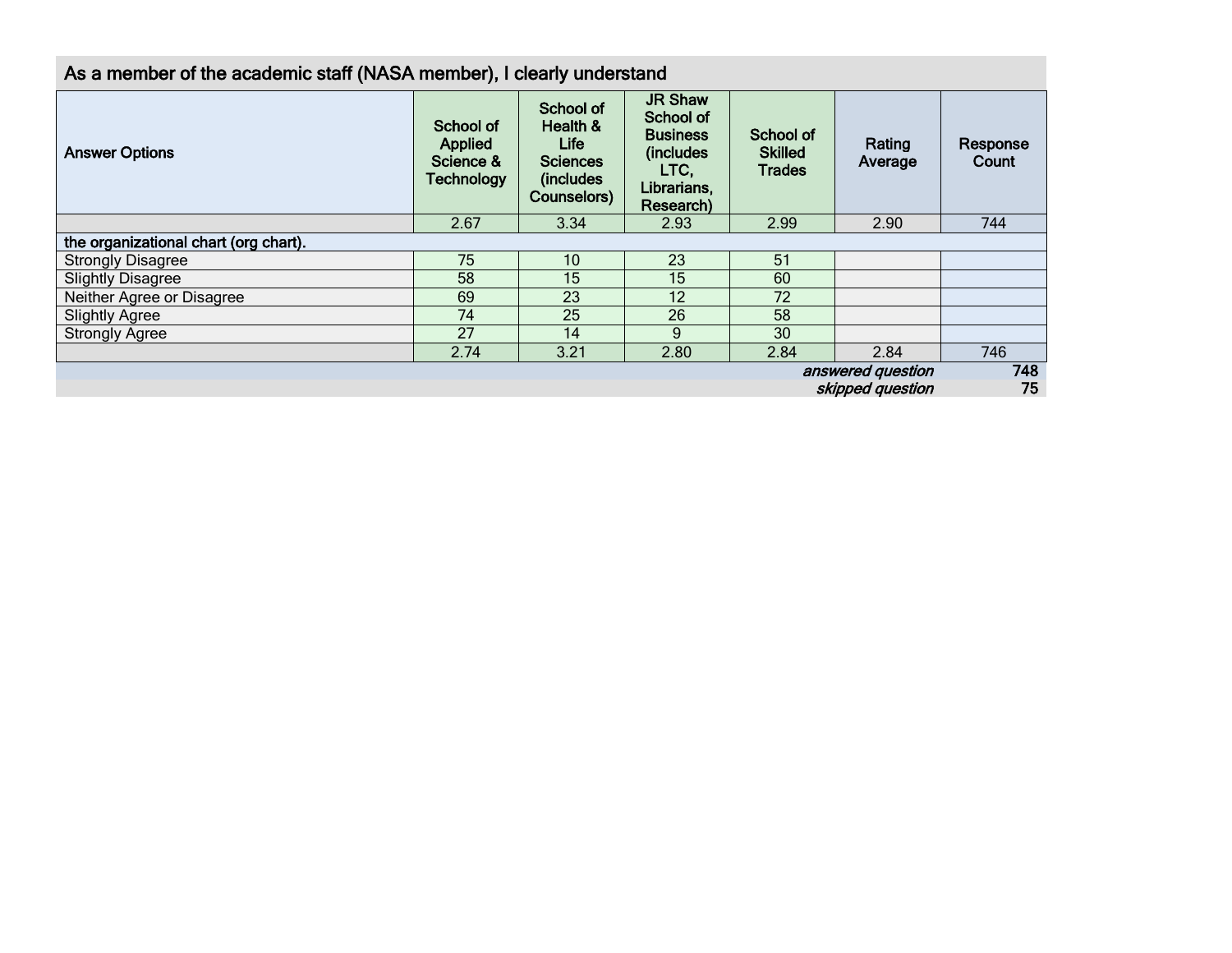| I feel that NAIT's restructuring process, initiated at the beginning of the 2015 academic year, has: |                                                            |                                                                                   |                                                                                    |                                           |                       |                       |  |
|------------------------------------------------------------------------------------------------------|------------------------------------------------------------|-----------------------------------------------------------------------------------|------------------------------------------------------------------------------------|-------------------------------------------|-----------------------|-----------------------|--|
| <b>Answer Options</b>                                                                                | <b>School of Applied</b><br>Science &<br><b>Technology</b> | <b>School of Health &amp;</b><br><b>Life Sciences</b><br>(includes<br>Counselors) | <b>JR Shaw School</b><br>of Business<br>(includes LTC,<br>Librarians,<br>Research) | <b>School of Skilled</b><br><b>Trades</b> | <b>Rating Average</b> | <b>Response Count</b> |  |
| better aligned the roles and responsibilities of administration and faculty.                         |                                                            |                                                                                   |                                                                                    |                                           |                       |                       |  |
| <b>Strongly Disagree</b>                                                                             | 141                                                        | 24                                                                                | 38                                                                                 | 97                                        |                       |                       |  |
| <b>Slightly Disagree</b>                                                                             | 77                                                         | $\overline{25}$                                                                   | 19                                                                                 | 68                                        |                       |                       |  |
| Neither Agree or<br><b>Disagree</b>                                                                  | 62                                                         | 22                                                                                | 12                                                                                 | 65                                        |                       |                       |  |
| <b>Slightly Agree</b>                                                                                | 20                                                         | 12                                                                                | 10                                                                                 | 35                                        |                       |                       |  |
| <b>Strongly Agree</b>                                                                                | $6\phantom{a}$                                             | $\overline{4}$                                                                    | 5                                                                                  | 9                                         |                       |                       |  |
|                                                                                                      | 1.93                                                       | 2.39                                                                              | 2.11                                                                               | 2.24                                      | 2.12                  | 751                   |  |
| made my program more efficient.                                                                      |                                                            |                                                                                   |                                                                                    |                                           |                       |                       |  |
| <b>Strongly Disagree</b>                                                                             | 157                                                        | 29                                                                                | 41                                                                                 | 105                                       |                       |                       |  |
| <b>Slightly Disagree</b>                                                                             | 67                                                         | 25                                                                                | 20                                                                                 | 66                                        |                       |                       |  |
| Neither Agree or<br><b>Disagree</b>                                                                  | 60                                                         | 20                                                                                | 14                                                                                 | 70                                        |                       |                       |  |
| <b>Slightly Agree</b>                                                                                | 16                                                         | $\mathsf g$                                                                       | $5\phantom{.}$                                                                     | 20                                        |                       |                       |  |
| <b>Strongly Agree</b>                                                                                | $\overline{4}$                                             | $\overline{\mathbf{4}}$                                                           | 5                                                                                  | 14                                        |                       |                       |  |
|                                                                                                      | 1.83                                                       | 2.24                                                                              | 1.98                                                                               | 2.17                                      | 2.02                  | 751                   |  |
| made my school more efficient.                                                                       |                                                            |                                                                                   |                                                                                    |                                           |                       |                       |  |
| <b>Strongly Disagree</b>                                                                             | 142                                                        | 24                                                                                | 42                                                                                 | 94                                        |                       |                       |  |
| <b>Slightly Disagree</b>                                                                             | 62                                                         | 23                                                                                | $\overline{17}$                                                                    | 62                                        |                       |                       |  |
| Neither Agree or<br><b>Disagree</b>                                                                  | 72                                                         | 21                                                                                | 17                                                                                 | 85                                        |                       |                       |  |
| <b>Slightly Agree</b>                                                                                | 23                                                         | 12                                                                                | $\overline{4}$                                                                     | 20                                        |                       |                       |  |
| <b>Strongly Agree</b>                                                                                | $\overline{7}$                                             | $\overline{4}$                                                                    | 5                                                                                  | 13                                        |                       |                       |  |
|                                                                                                      | 1.99                                                       | 2.39                                                                              | 1.98                                                                               | 2.26                                      | 2.13                  | 749                   |  |
| made NAIT more efficient.                                                                            |                                                            |                                                                                   |                                                                                    |                                           |                       |                       |  |
| <b>Strongly Disagree</b>                                                                             | 148                                                        | 20                                                                                | 37                                                                                 | 90                                        |                       |                       |  |
| <b>Slightly Disagree</b>                                                                             | 60                                                         | 22                                                                                | 17                                                                                 | 56                                        |                       |                       |  |
| Neither Agree or<br>Disagree                                                                         | 76                                                         | 31                                                                                | 21                                                                                 | 94                                        |                       |                       |  |
| <b>Slightly Agree</b>                                                                                | 16                                                         | 9                                                                                 | $\overline{4}$                                                                     | 22                                        |                       |                       |  |
| <b>Strongly Agree</b>                                                                                | 5                                                          | 3                                                                                 | 5                                                                                  | 11                                        |                       |                       |  |
|                                                                                                      | 1.92                                                       | 2.45                                                                              | 2.08                                                                               | 2.30                                      | 2.14                  | 747                   |  |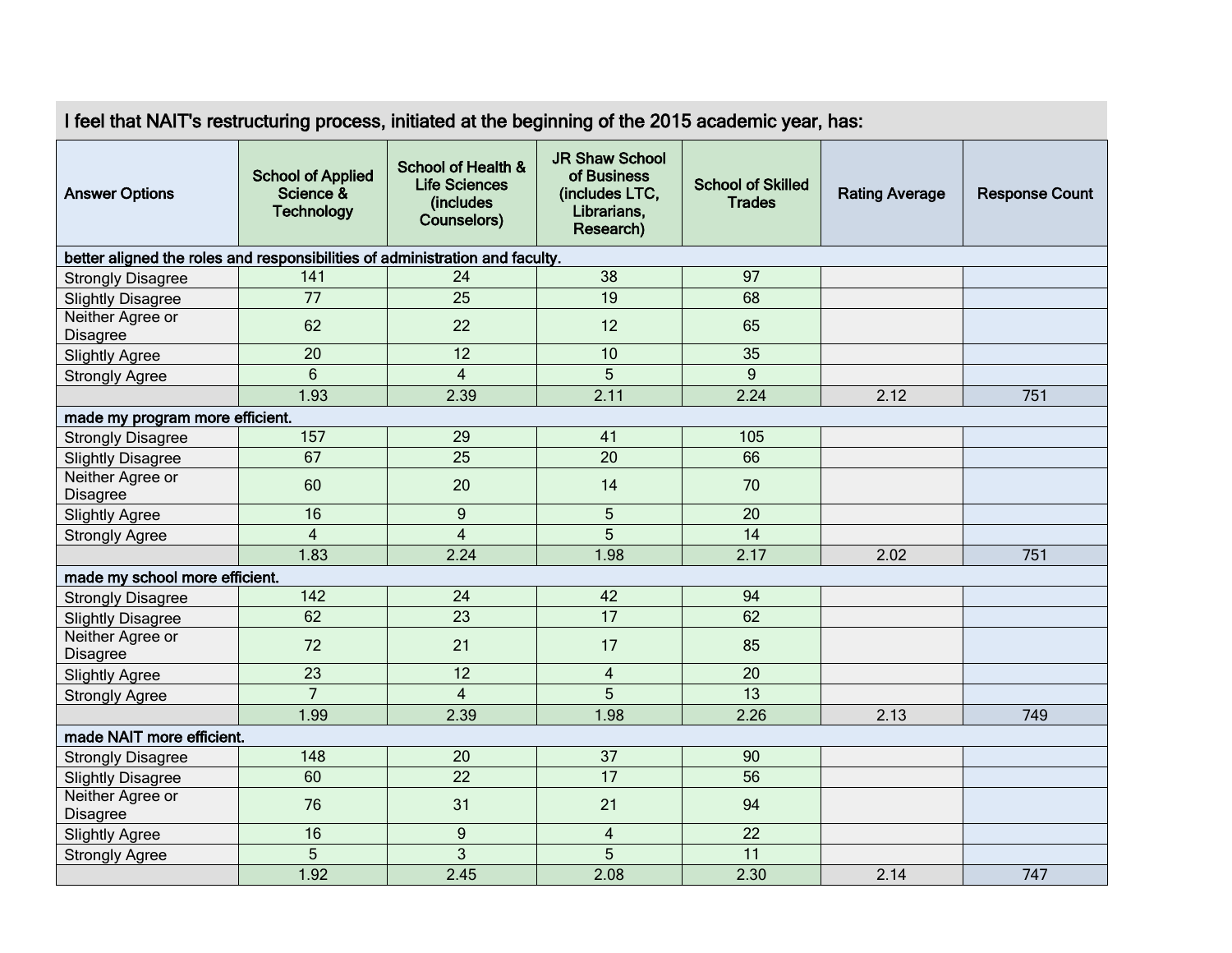| I feel that NAIT's restructuring process, initiated at the beginning of the 2015 academic year, has: |                                                            |                                                                                   |                                                                                    |                                           |                       |                       |  |
|------------------------------------------------------------------------------------------------------|------------------------------------------------------------|-----------------------------------------------------------------------------------|------------------------------------------------------------------------------------|-------------------------------------------|-----------------------|-----------------------|--|
| <b>Answer Options</b>                                                                                | <b>School of Applied</b><br>Science &<br><b>Technology</b> | <b>School of Health &amp;</b><br><b>Life Sciences</b><br>(includes<br>Counselors) | <b>JR Shaw School</b><br>of Business<br>(includes LTC,<br>Librarians.<br>Research) | <b>School of Skilled</b><br><b>Trades</b> | <b>Rating Average</b> | <b>Response Count</b> |  |
| made NAIT function better, regardless of whether efficiencies have been achieved.                    |                                                            |                                                                                   |                                                                                    |                                           |                       |                       |  |
| <b>Strongly Disagree</b>                                                                             | 132                                                        | 20                                                                                | 34                                                                                 | 87                                        |                       |                       |  |
| <b>Slightly Disagree</b>                                                                             | 69                                                         | 18                                                                                | 21                                                                                 | 57                                        |                       |                       |  |
| Neither Agree or<br>Disagree                                                                         | 80                                                         | 35                                                                                | 20                                                                                 | 100                                       |                       |                       |  |
| <b>Slightly Agree</b>                                                                                | $\overline{18}$                                            | $\overline{11}$                                                                   | $\overline{4}$                                                                     | 20                                        |                       |                       |  |
| <b>Strongly Agree</b>                                                                                | $\overline{5}$                                             | $\mathfrak{S}$                                                                    | $6\phantom{1}6$                                                                    | 11                                        |                       |                       |  |
|                                                                                                      | 2.00                                                       | 2.53                                                                              | 2.14                                                                               | 2.31                                      | 2.19                  | 751                   |  |
| made NAIT more financially sustainable.                                                              |                                                            |                                                                                   |                                                                                    |                                           |                       |                       |  |
| <b>Strongly Disagree</b>                                                                             | 95                                                         | 11                                                                                | 26                                                                                 | 49                                        |                       |                       |  |
| <b>Slightly Disagree</b>                                                                             | 21                                                         | $6\phantom{1}6$                                                                   | $\bf 8$                                                                            | 38                                        |                       |                       |  |
| Neither Agree or<br>Disagree                                                                         | 165                                                        | 60                                                                                | 45                                                                                 | 164                                       |                       |                       |  |
| <b>Slightly Agree</b>                                                                                | 19                                                         | $\overline{7}$                                                                    | $\overline{4}$                                                                     | 19                                        |                       |                       |  |
| <b>Strongly Agree</b>                                                                                | 5                                                          | $\overline{3}$                                                                    | $\overline{2}$                                                                     | $\overline{4}$                            |                       |                       |  |
|                                                                                                      | 2.40                                                       | 2.83                                                                              | 2.39                                                                               | 2.60                                      | 2.52                  | 751                   |  |
| improved administrative function(s) in my area.                                                      |                                                            |                                                                                   |                                                                                    |                                           |                       |                       |  |
| <b>Strongly Disagree</b>                                                                             | 144                                                        | 35                                                                                | 40                                                                                 | 91                                        |                       |                       |  |
| <b>Slightly Disagree</b>                                                                             | 76                                                         | $\overline{23}$                                                                   | $\overline{16}$                                                                    | 67                                        |                       |                       |  |
| Neither Agree or<br><b>Disagree</b>                                                                  | 67                                                         | 18                                                                                | 21                                                                                 | 85                                        |                       |                       |  |
| <b>Slightly Agree</b>                                                                                | $\overline{13}$                                            | $\overline{7}$                                                                    | $\overline{7}$                                                                     | $\overline{24}$                           |                       |                       |  |
| <b>Strongly Agree</b>                                                                                | $\overline{3}$                                             | $\overline{3}$                                                                    | $\mathbf{1}$                                                                       | $6\phantom{1}$                            |                       |                       |  |
|                                                                                                      | 1.86                                                       | 2.07                                                                              | 1.98                                                                               | 2.22                                      | 2.03                  | 747                   |  |
| made my work-life at NAIT better.                                                                    |                                                            |                                                                                   |                                                                                    |                                           |                       |                       |  |
| <b>Strongly Disagree</b>                                                                             | 124                                                        | 24                                                                                | 32                                                                                 | 71                                        |                       |                       |  |
| <b>Slightly Disagree</b>                                                                             | $\overline{55}$                                            | $\overline{24}$                                                                   | $\overline{18}$                                                                    | $\overline{72}$                           |                       |                       |  |
| Neither Agree or<br>Disagree                                                                         | 104                                                        | 26                                                                                | 23                                                                                 | 95                                        |                       |                       |  |
| <b>Slightly Agree</b>                                                                                | 13                                                         | $\overline{7}$                                                                    | $\overline{7}$                                                                     | 26                                        |                       |                       |  |
| <b>Strongly Agree</b>                                                                                | 10                                                         | $\overline{5}$                                                                    | $\overline{5}$                                                                     | $\overline{11}$                           |                       |                       |  |
|                                                                                                      | 2.12                                                       | 2.36                                                                              | 2.24                                                                               | 2.40                                      | 2.26                  | 752                   |  |
|                                                                                                      |                                                            |                                                                                   |                                                                                    |                                           |                       |                       |  |
|                                                                                                      |                                                            |                                                                                   |                                                                                    |                                           |                       |                       |  |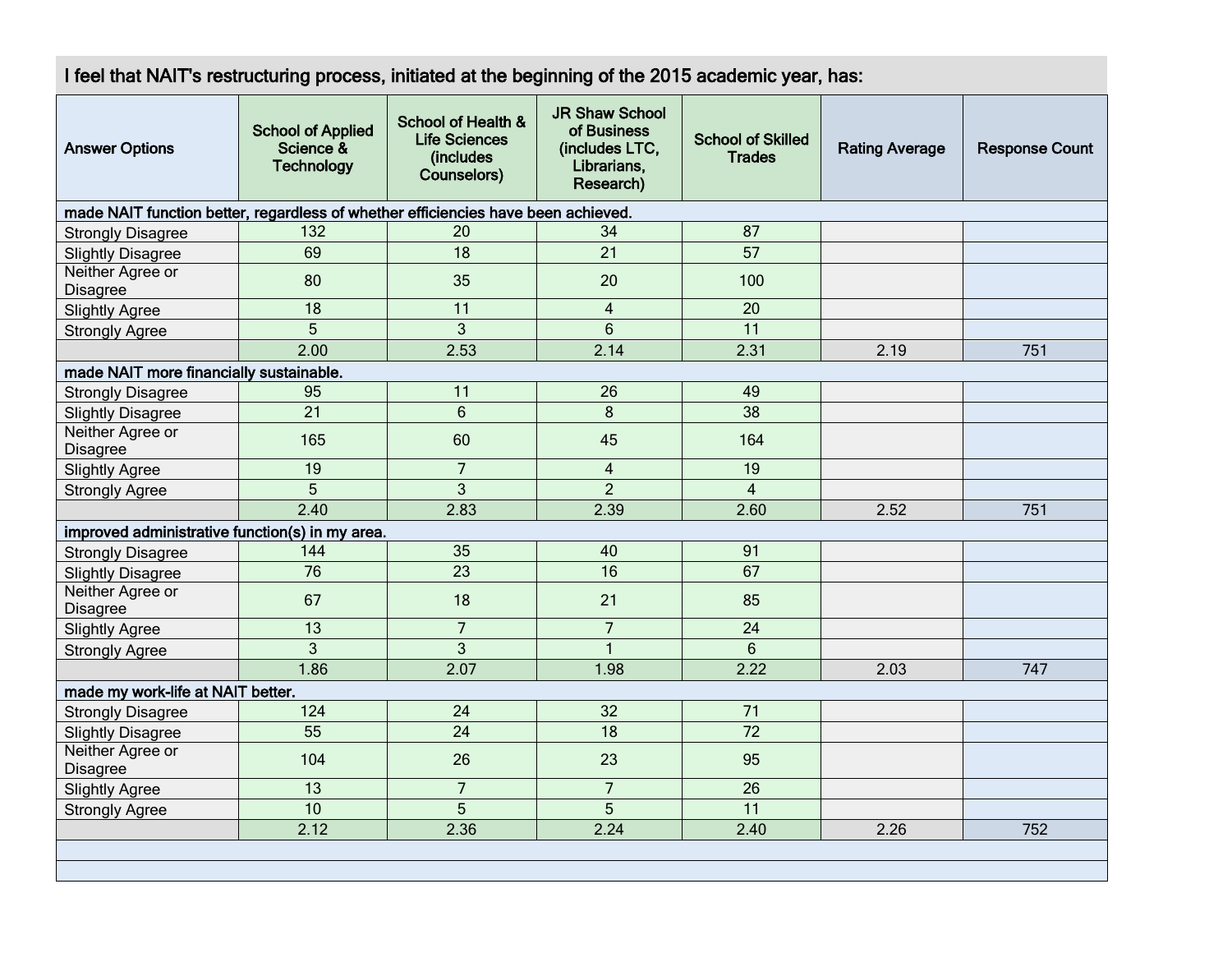I feel that NAIT's restructuring process, initiated at the beginning of the 2015 academic year, has:

| <b>Answer Options</b>                                      | <b>School of Applied</b><br>Science &<br><b>Technology</b> | <b>School of Health &amp;</b><br><b>Life Sciences</b><br>(includes<br>Counselors) | <b>JR Shaw School</b><br>of Business<br>(includes LTC,<br>Librarians,<br>Research) | <b>School of Skilled</b><br><b>Trades</b> | <b>Rating Average</b> | <b>Response Count</b> |
|------------------------------------------------------------|------------------------------------------------------------|-----------------------------------------------------------------------------------|------------------------------------------------------------------------------------|-------------------------------------------|-----------------------|-----------------------|
| reduced the complexity of performing my day-to-day tasks.  |                                                            |                                                                                   |                                                                                    |                                           |                       |                       |
| <b>Strongly Disagree</b>                                   | 127                                                        | 30                                                                                | 34                                                                                 | 78                                        |                       |                       |
| <b>Slightly Disagree</b>                                   | 80                                                         | 24                                                                                | 23                                                                                 | 68                                        |                       |                       |
| Neither Agree or<br>Disagree                               | 81                                                         | 24                                                                                | 20                                                                                 | 103                                       |                       |                       |
| <b>Slightly Agree</b>                                      | 11                                                         | 5                                                                                 | $\mathbf{3}$                                                                       | 16                                        |                       |                       |
| <b>Strongly Agree</b>                                      | $\overline{4}$                                             | 3                                                                                 | $\overline{4}$                                                                     | 9                                         |                       |                       |
|                                                            | 1.96                                                       | 2.15                                                                              | 2.05                                                                               | 2.31                                      | 2.12                  | 747                   |
| improved communication between management and staff.       |                                                            |                                                                                   |                                                                                    |                                           |                       |                       |
| <b>Strongly Disagree</b>                                   | 155                                                        | 31                                                                                | 38                                                                                 | 107                                       |                       |                       |
| <b>Slightly Disagree</b>                                   | 69                                                         | 19                                                                                | 23                                                                                 | 69                                        |                       |                       |
| Neither Agree or<br>Disagree                               | 54                                                         | 16                                                                                | 14                                                                                 | 56                                        |                       |                       |
| <b>Slightly Agree</b>                                      | 23                                                         | 15                                                                                | $6\phantom{1}$                                                                     | 28                                        |                       |                       |
| <b>Strongly Agree</b>                                      | 5                                                          | $6\phantom{1}$                                                                    | $\overline{3}$                                                                     | 15                                        |                       |                       |
|                                                            | 1.87                                                       | 2.38                                                                              | 1.96                                                                               | 2.18                                      | 2.05                  | 752                   |
| improved communication among non-management staff members. |                                                            |                                                                                   |                                                                                    |                                           |                       |                       |
| <b>Strongly Disagree</b>                                   | 111                                                        | 24                                                                                | 29                                                                                 | 64                                        |                       |                       |
| <b>Slightly Disagree</b>                                   | 49                                                         | $\overline{16}$                                                                   | 22                                                                                 | $\overline{56}$                           |                       |                       |
| Neither Agree or<br>Disagree                               | 121                                                        | 33                                                                                | 26                                                                                 | 128                                       |                       |                       |
| <b>Slightly Agree</b>                                      | $\overline{18}$                                            | 10                                                                                | $\overline{4}$                                                                     | $\overline{17}$                           |                       |                       |
| <b>Strongly Agree</b>                                      | $\overline{\mathbf{4}}$                                    | $\overline{4}$                                                                    | $\overline{4}$                                                                     | 8                                         |                       |                       |
|                                                            | 2.19                                                       | 2.47                                                                              | 2.20                                                                               | 2.45                                      | 2.32                  | 748                   |
| improved communication between staff and students.         |                                                            |                                                                                   |                                                                                    |                                           |                       |                       |
| <b>Strongly Disagree</b>                                   | 93                                                         | 20                                                                                | 35                                                                                 | 43                                        |                       |                       |
| <b>Slightly Disagree</b>                                   | 49                                                         | 16                                                                                | 22                                                                                 | 36                                        |                       |                       |
| Neither Agree or<br>Disagree                               | 152                                                        | 44                                                                                | 21                                                                                 | 171                                       |                       |                       |
| <b>Slightly Agree</b>                                      | 10                                                         | $6\phantom{1}$                                                                    | $\overline{4}$                                                                     | 14                                        |                       |                       |
| <b>Strongly Agree</b>                                      | $\overline{2}$                                             | $\overline{1}$                                                                    | 3                                                                                  | 10                                        |                       |                       |
|                                                            | 2.28                                                       | 2.45                                                                              | 2.04                                                                               | 2.68                                      | 2.42                  | 752                   |
|                                                            |                                                            |                                                                                   |                                                                                    |                                           |                       |                       |